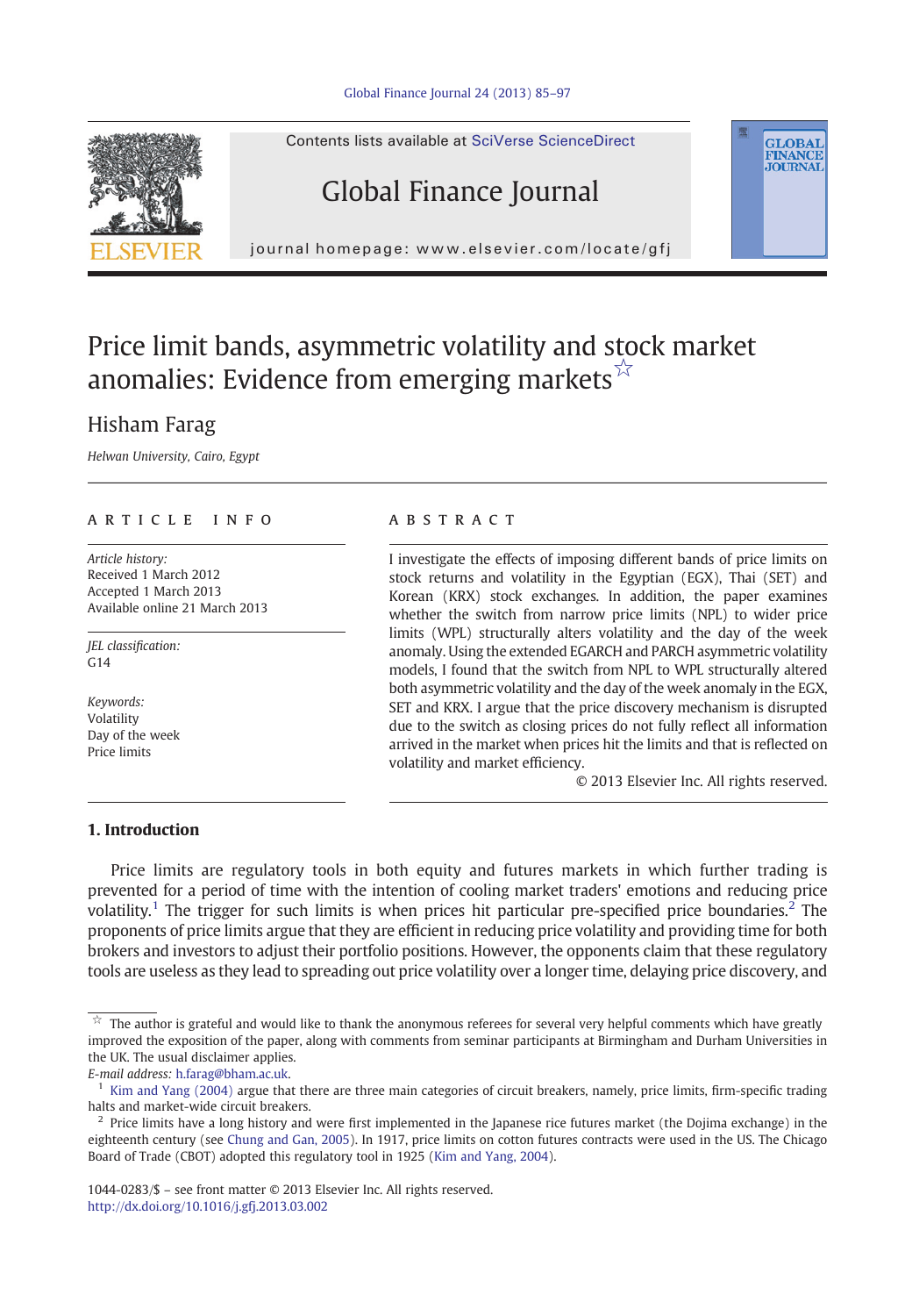interfering with trading activity. See for example; [Santoni and Liu \(1993\),](#page--1-0) [Subrahmanyam \(1994\),](#page--1-0) [Kim](#page--1-0) [and Rhee \(1997\),](#page--1-0) [Phylaktis, Kavussanos, and Manalis \(1999\)](#page--1-0), [Lee and Chung \(1996\)](#page--1-0) and [Ryoo and Smith](#page--1-0) [\(2002\).](#page--1-0)

The efficient market hypotheses (EMH) state that stock prices should reflect all information disseminated in the market, so that price limits or any other regulatory policies may have a negative impact on stock markets (trading interference and volatility spillover hypotheses). In addition, imposing these regulatory polices implies a degree of market inefficiency and a clear violation of the semi-strong efficient market hypothesis, as price limits prevent stock prices from reaching their equilibrium levels [\(Kim & Rhee, 1997\)](#page--1-0). [Lee](#page--1-0) [and Chung \(1996\)](#page--1-0) and [Ryoo and Smith \(2002\)](#page--1-0) argue that price limits result in clear violation of the weak form market efficiency hypothesis as information is not fully reflected in closing prices when prices hit the limits in the Korean stock market. The existing body of the literature documents that price limits have three main effects namely volatility spillover, delayed price discovery mechanism and trading interference ([Kim and](#page--1-0) [Rhee, 1997](#page--1-0)). [Lehmann \(1989\),](#page--1-0) [Kim and Rhee \(1997\)](#page--1-0), and [Lee, Ready, and Seguin \(1994\)](#page--1-0) among others argue that price limits interfere with the price discovery mechanism as imposing limits prevents prices from reaching their equilibrium levels and cause price volatility to spread out over the subsequent trading days following limits hit.

On the other hand, emerging stock markets are known to be more volatile and less efficient than well established markets. In particular, thinly trading markets are likely to be more risky and therefore the effect of shocks is greater than in larger, established markets. The existing body of literature on price limits investigates narrow price limits in many stock exchanges i.e. Tokyo and Athens Stock Exchanges [\(Kim and](#page--1-0) [Rhee, 1997; Phylaktis et al., 1999\)](#page--1-0). The empirical findings of these papers are mixed, therefore we cannot really decide whether narrow price limits decrease volatility and cool down the market. A question therefore arises as to whether price limits do in fact reduce price volatility, and secondly, do price limit regimes structurally alter *daily* stock returns and volatility. Finally, is there a relationship between these regulatory policies and stock market anomalies such as the day of the week phenomenon? There are a few stock exchanges over the world that have experienced a transition from narrow price limit to a combination of wider price limits and trading halts. However, there are no other studies – to the best of my knowledge – that have empirically investigated the relative efficiency of the alternative price limit regimes and the potential effect on stock market anomalies such as the day of the week effect. I try to fill this gap by using data from the Egyptian stock exchange (EGX), stock exchange of Thailand (SET) and Korean stock exchange (KRX). This paper then has two main objectives; firstly, it investigates the effects of imposing different bands of price limits on stock returns, volatility and the day of the week anomaly in the EGX, SET and KRX. Secondly, the paper examines whether the switch from narrow price limits (NPL) to wider price limits (WPL) structurally alters daily stock returns, volatility and the day of the week anomaly.

Using the extended EGARCH and PARCH time varying conditional variance models, I find that daily stock returns in EGX, SET and KOSPI are characterised by EGARCH and PARCH asymmetric volatility models with a generalised error distribution. Volatility persistence and clustering are highly significant for the three indices. I also found that negative shocks (bad news) have greater impact on conditional volatility compared with positive shocks (good news) for EGX30, SET and KOSPI. Thursday and Friday have positive and highly significant impact on returns for the SET and EGX30 respectively. However and consistent with the literature, Monday effect is reported in the SET. Results also show that there is no day of the week effect on returns in the KRX. Results suggest that the switch from narrow price limits (NPL) to wider price limits (WPL) structurally affects both asymmetric volatility and the day of the week anomaly in the Egyptian, Thai and Korean stock exchanges. Finally, The Power ARCH parameters are highly significant and their size is bigger within WPL windows. This suggests that the switch from NPL to WPL has significant and positive impact on conditional volatility of EGX30, SET and KOSPI market indices.

The paper has clear policy implications for the regulators in emerging markets as it investigates whether narrow or wider bands of price limits leads to more stock price stability and cool down emerging market volatility. Moreover as the paper links between the different regulatory policies and the day-of-the-week anomaly, it highlights potential causes of market inefficiency. The rest of the paper is organised as follows. [Section 2](#page--1-0) presents the literature survey and hypotheses development. [Section 3](#page--1-0) provides a brief background of the price limit regimes in EGX, SET and KRX. [Section 4](#page--1-0) describes the dataset. [Sections 5 and 6](#page--1-0) present details of the econometric modelling and the empirical results respectively. A conclusion is presented in a final section.